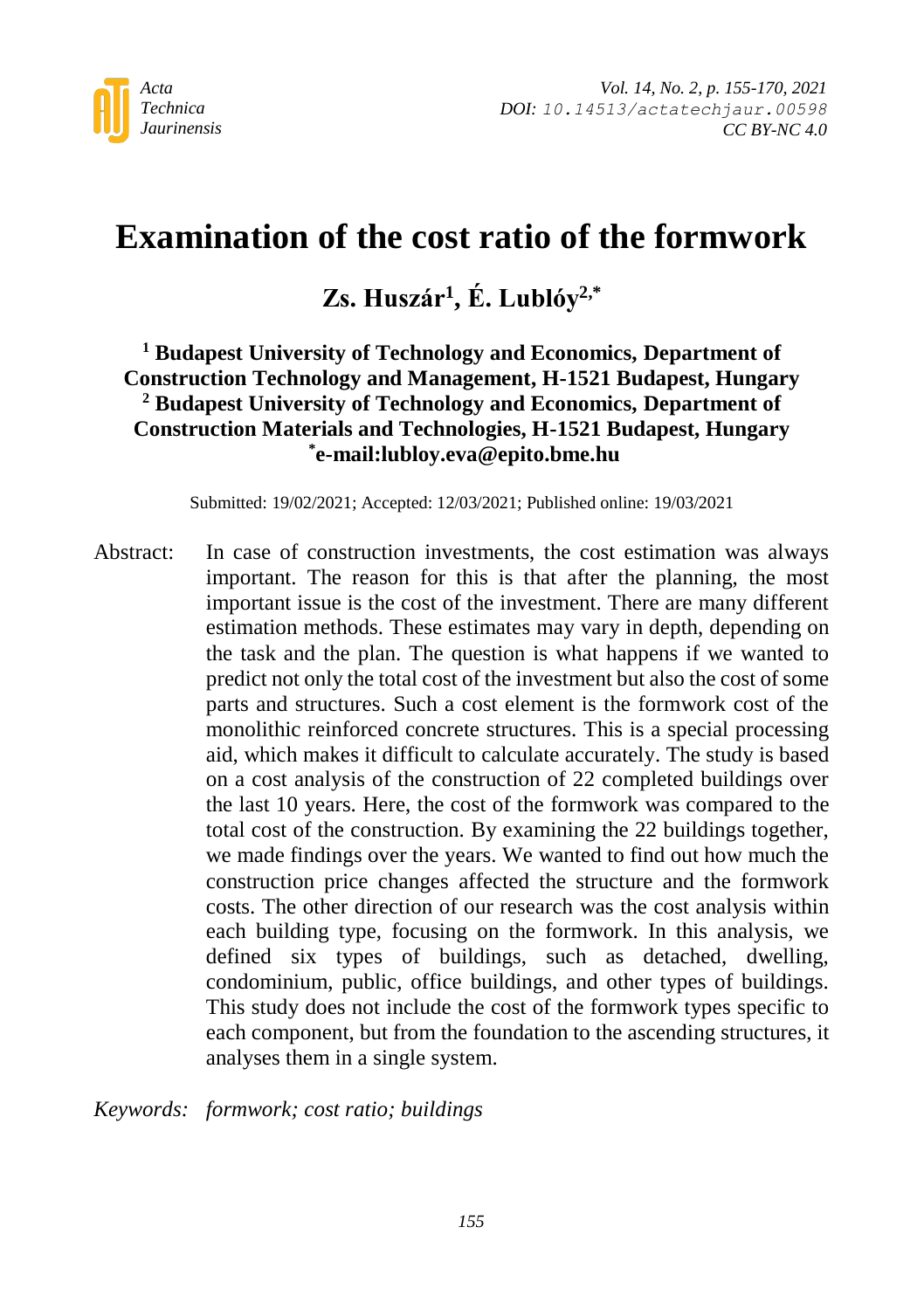## **1. Introduction**

The three most frequently asked questions for construction investment are what, when and for what cost. The price has always been one of the most important from these three questions. That is why we are focusing on this issue.

The total cost of a construction investment is made up of three major cost categories. The first is the construction cost. This includes material, fee and machinery costs, as well as closely related additional costs such as freight or material management costs [1].

The second major cost group is the additional cost. This is not directly related to the construction work, but it has a connection to it. These include design costs, such as the cost of pre-studies, cost of geodesic-soil mechanics measurements, or legal costs.

The third major cost category is also an additional cost. It can be projected on a per square meter basis for construction costs, such as interior design, mobiles, or lump sum, or using some special technology, such as kitchen technology or warehousing.

In this paper, we have examined the cost of formwork, reinforcement and concreting of the 3 main building stages of the reinforced concrete construction in case of different types of buildings [2]. These were compared to the other phases of work and to the total cost. From the three main elements, the formwork is the only one which can be treated as a temporary structure, meaning that it is not presented in the final product [3]. At the same time, it is a significant cost factor, but its amount cannot be calculated precisely, because the amount of the material used during the construction, rarely matches the amount of the actual formwork [4].

Calculations prove that the calculated and actual formwork requirements are the same for a one-storey building with a floor area of one to two hundred square meters. In case of other buildings, large differences may occur, resulting in a deviation from the projected cost estimate. We will examine the possible causes of these differences in the context of this paper.

## **2. Literature review**

#### **2.1 What does modern formwork mean?**

The formwork was already known in ancient times as a processing aid for making and supporting arch belts. The real major step in the formwork was the invention of reinforced concrete in the middle of the 19<sup>th</sup> century. With the development of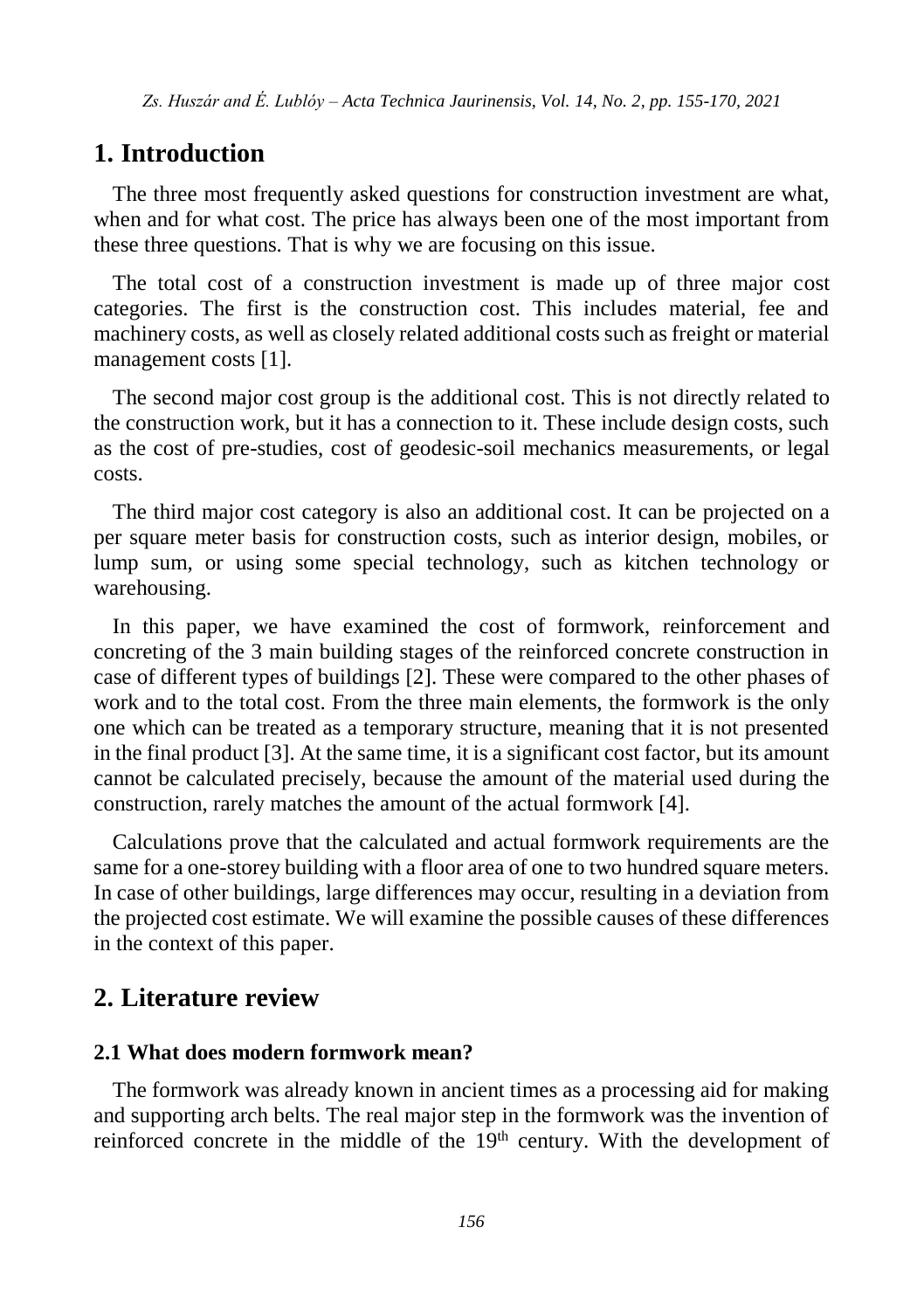reinforced concrete, the formwork has played an important role in the surface formation besides the supporting task so far.

By the turn of the century, the development of the formwork had already begun. It has become clear that formwork requires the most work from reinforced concrete works, ahead of concreting [5].

The next major development had begun at the end of World War II. This is mainly due to the increased demand for preformed reinforced concrete structures [6]. Sliding formwork and climbing formwork [7] were created and by the end of the 1960s the large - scale formwork system had become widespread [8].

However, in the current construction industry, attitudes have changed again. The quantitative attitude after the world war was replaced by customized construction [9]. Companies specializing in certain types of construction work have been transformed and their activities had expanded. This change has also brought great advances in the formwork industry [10]. The so-called multi-purpose, modern formwork systems have been created. In contrast to the earlier ones, this formwork was already universal and extensive [11]. The same type of formwork can be used for shuttering a dwelling house or even a hydroelectric power plant. These formworks combine small-scale and large-scale formwork [12]. The boards can be used to assemble large panels of up to  $30-40$  m<sup>2</sup> with quick clamps [13].

The application of automation and robotics in construction industry, has shown significant growth inrecent decades with examples to include, among others, adaptive casting techniques [14] whose application appears in various robotic tasks. Robots have been mostly applied for the development of complex and non-standard structures with highly customized and variable morphologies and in cases where conventional construction approaches would be less feasible and cost-effective [15]. Such applications include, among others, robotic casting, additive manufacturing and 3D printing.

#### **2.2 Formwork**

The types of formwork can be grouped in many different ways, such as vertical or horizontal formwork, based on their size or material characteristics. In this study, the cost analysis of the formwork is the main guideline, so following types of formwork will be examined [16]:

- formwork for substructures,
- formwork for ascending structures,
	- wall formwork.
	- − pillar formwork,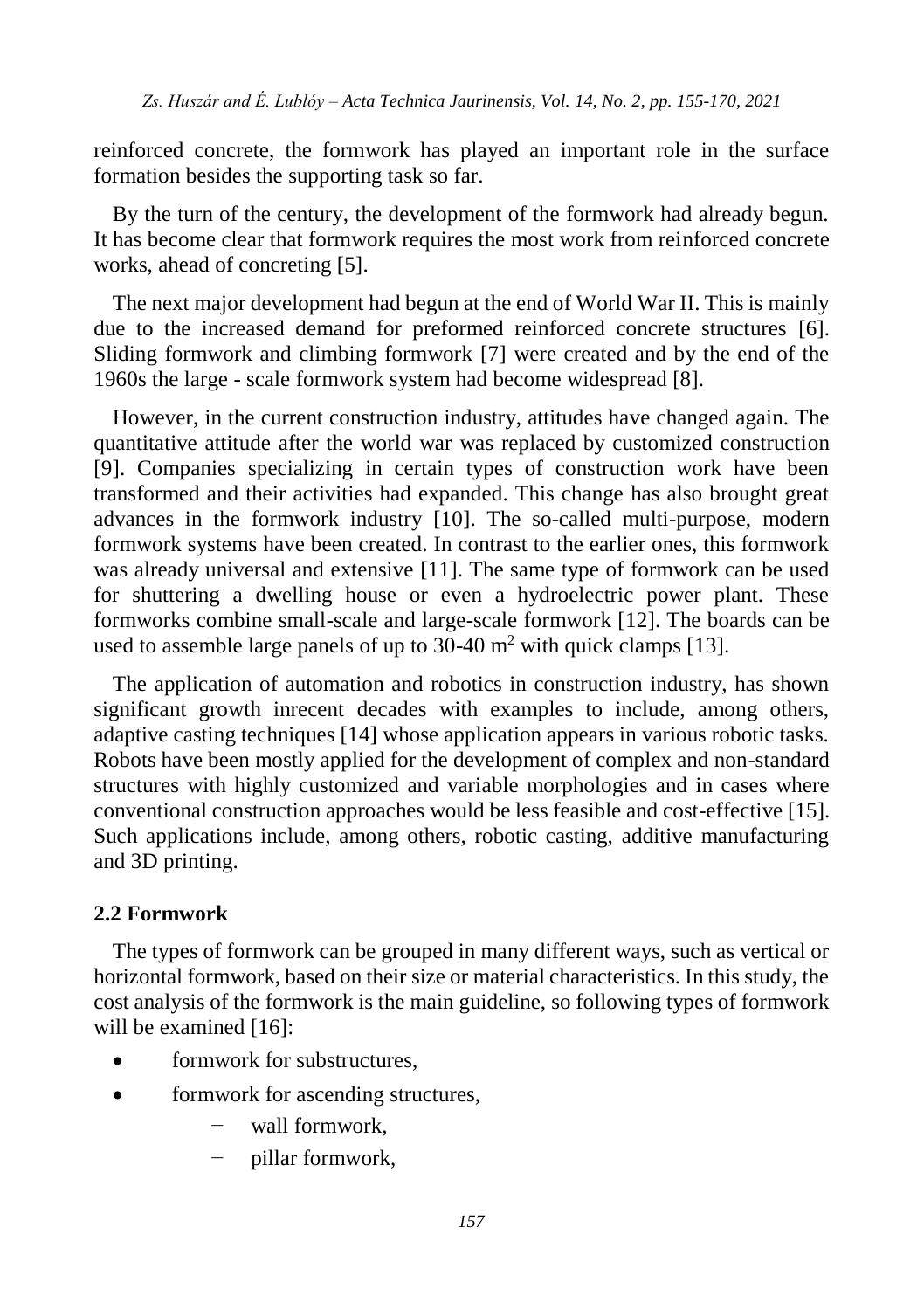- − beam and pillar formwork,
- − slab formwork,
- − stair formwork.

Formwork for substructure works generally uses a lightweight steel framed formwork system with a plywood shell structure and a relatively small number of element widths that can be moved manually without a crane. Typically, such structures were used for grounding formwork in the examined buildings. An exception to this, are a few family houses that use traditional slatted sidewall formwork [17].

Formwork of rising structures are wall formwork, pillar formwork, beam formwork, slab formwork and stair formwork.

Thinking of a modern formwork system, formwork can be divided into two main groups based on their structure: large-panel wall formwork with wooden box and framed formwork systems [18].

- Large panel wall formwork with wooden box: in its structural principle, it rather evokes the past in a modern robe. It means that, instead of the classic wall brackets, modern glued I-section timber brackets take the load and pass it on to modern double U profile cross brackets. The shell is a glued laminated board, phenol coated but with free edges [19].
- Framed formwork systems: typically, plywood enclosed in a steel support frame with a formwork. A wide variety of board widths (usually in 10-15 cm raster jumps), systems with high level (270-300-330 cm) and half-height (120-150 cm) elements with quick-release clips. Crane or hand-operated structures (in the case of high-rise boards they are aluminium framed) [20].

Pillar formwork, like wall formwork, can be divided into two large groups based on their structure: wooden boxes and frame structure. In case of framed systems, the boards have special bridges. It means that the bridging is possible not only at the edges, but the boards are perforated in 5 cm scales. In this way with a 75 cm wide board, we can create a 30x30 cm or even 60x60 cm pillar with a butterfly bond. Of course, in a plugged it in state, these special boards can also be used as a standard formwork element.

Among the slab formwork in Hungary, the most common formwork system is the wooden slab system. Its structure is based on a simple, main and drawer system. the final transfer of load is made through the steel supports to the lower slab.

Usually, the main and drawer are glued wooden boxes supports of the same cross section with an "I" profile design. The concrete surface of the formwork consists of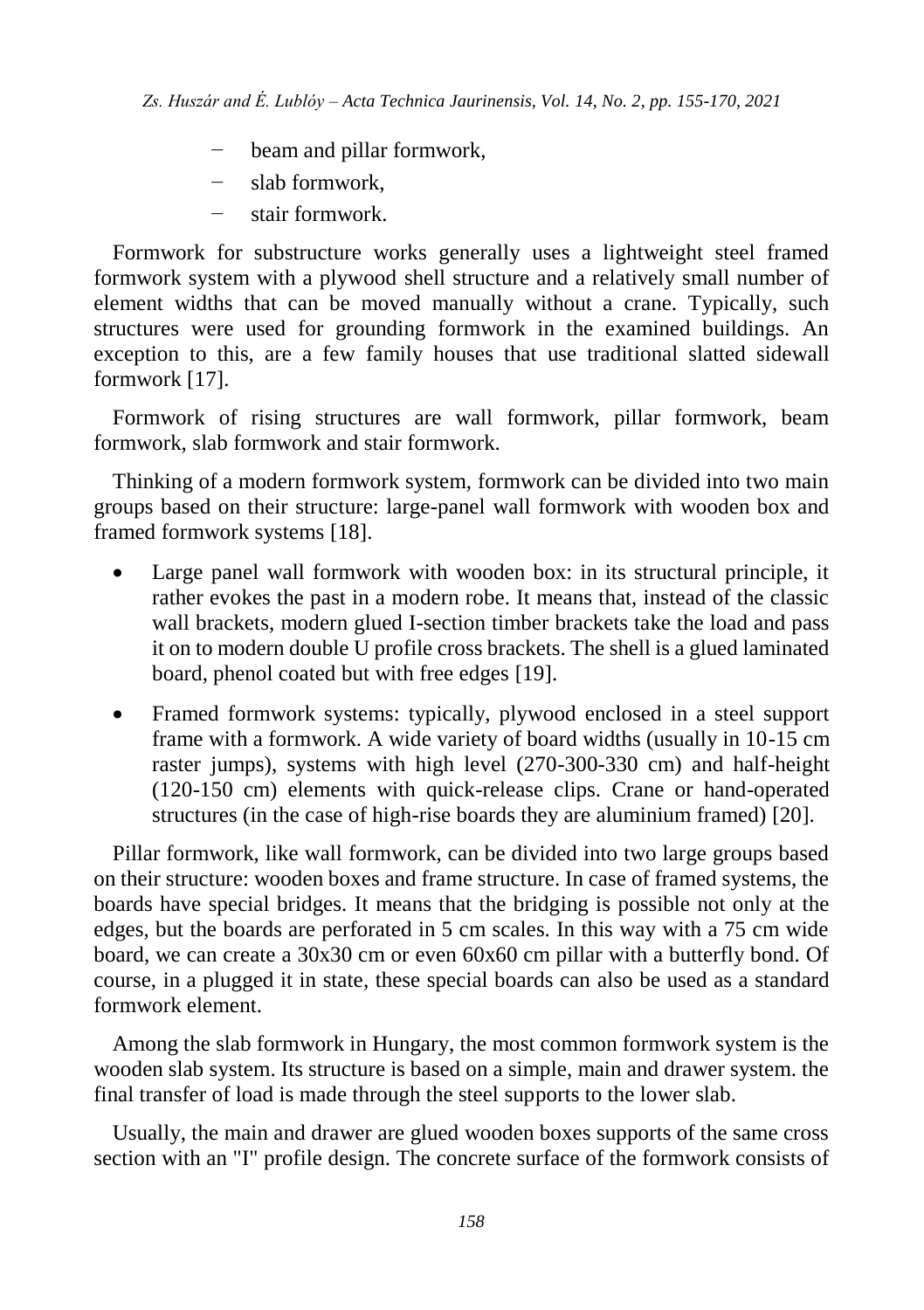wooden formwork boards. It is used with a three-layer glued pine design, but phenolcoated plywood is also common. Because the connection of the wooden supports is not fixed, only laid, and overlapped, therefore, it is very easy to follow the formwork of structures with varied geometry. Of course, the aluminium-framed slab formwork system and its drop-in version are also used, but because of its framework, its geometric possibilities are more knitted.

In case of stair formwork, the base frame is the same as the wood support system, but its cover can be a cut formwork board or a plank in case of stairs with drawn arms.

## **3. Evaluation method**

The data is based on the specific contractor budget for each building. Their quantitative data set was obtained from designers' budget. The data is the cost taken from the detailed contractor budget, which includes material and labour costs. For each building, we collected the costs of the formwork, reinforcing, and concreting from my total budget. The sum of these amounts shows the total cost of the structure.

Each building is listed in a separate database with the relevant structural cost tables. In the summary worksheet, the rows contain the examined buildings (22 in total). The columns contain the calculated quantities for the various test items, broken down by type of structure and formwork, with material quantities and cost (in HUF) data.

In the current study, we analysed the cost of the structural constructions within the first major cost group, and within that, the cost and proportion of the formwork.

Earlier statistics showed that the 40% of the total construction was the formwork activity. To analyse this, we examined 22 buildings. The examined buildings can be classified into six main categories according to their type. The categories are:

- detached.
- dwelling,
- condominium.
- public building,
- office building,
- and other types of buildings.

For the sake of accuracy, here is what we mean by each group:

 Detached house: in general, a single-family residential building, typically with a loft, usually with a maximum of two levels of monolithic reinforced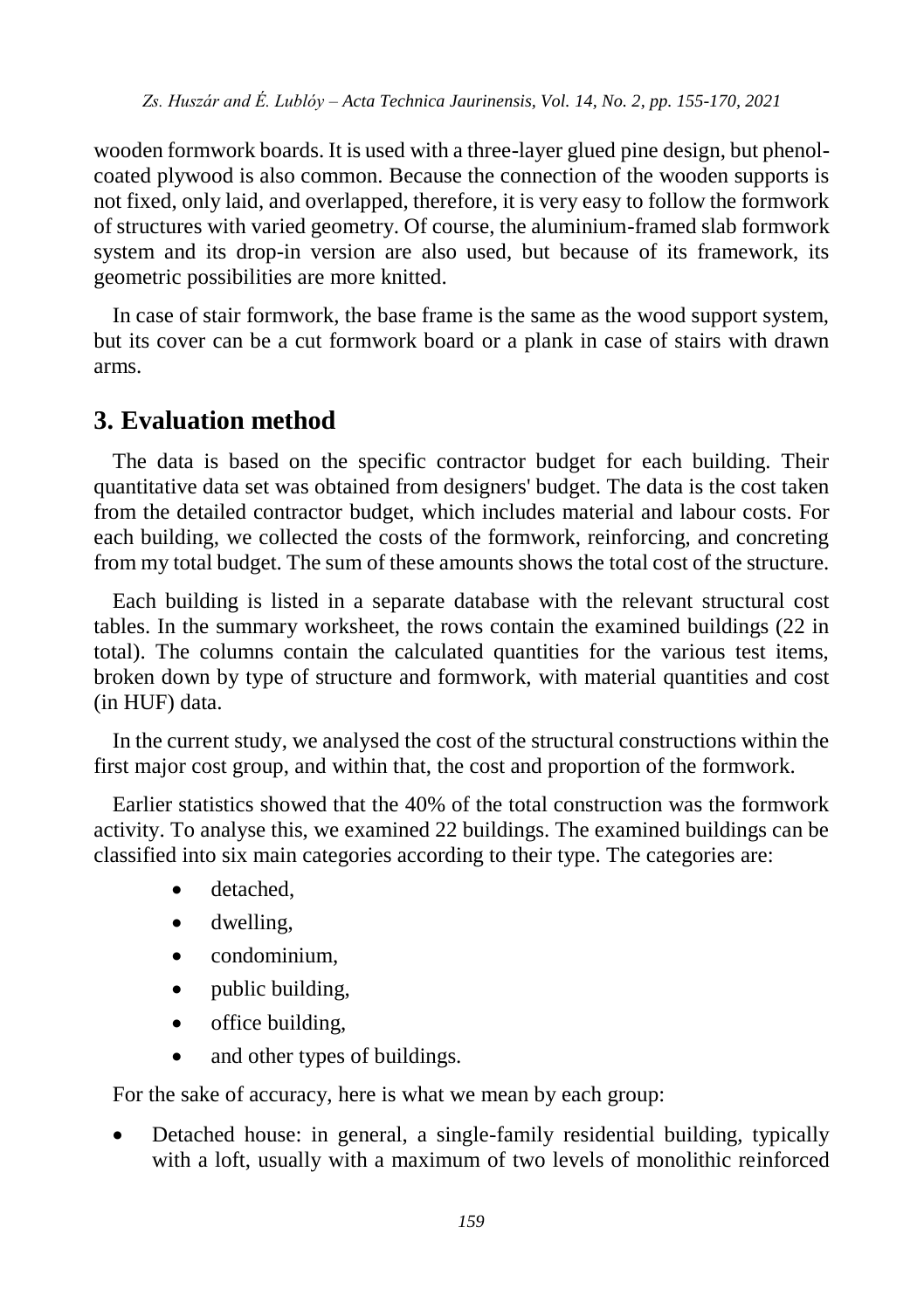concrete slabs, depending on the characteristics of the basement. Typical groundworks are beam-reinforced slate, with a relatively thin but sized reinforced base plate, which works as a structure working with the ironed base beams. Its load-bearing structure is a masonry structure with reinforced concrete wooden pillars due to the new MSZ EN [21] (Eurocode) scaling. The wreath of the reinforced concrete appears as a separate structure (not built in the slab), typically in loft structures.

- Dwelling house: It is typically larger, it has one or two floors, with 2-3 monolithic reinforced concrete slabs, but still with load-bearing masonry, with few reinforced concrete pillars.
- Condominium: They are reinforced concrete pillar buildings. They have 3-6 floors with monolithic reinforced concrete slabs, reinforced concrete with staircase, elevator shaft and reinforcing walls, typically with base plate foundation.
- Public building: In these category 4 buildings were analysed. They include an educational building, a new hospital wing, and a rehabilitation and early development centre. Their structure is quite mixed, basically pillar buildings, but in some of them the monolithic reinforced concrete façade wall system is dominant. Each of them is made of monolithic reinforced concrete slabs with different thickness.
- Office buildings: These are modern, pillar buildings with monolithic reinforced concrete slabs, reinforced walls and filling ceramic masonry. They are based on metal, with some deep ground (piles).
- Other types of buildings: This group includes the construction of a new wing of a kindergarten, the construction of a new temple, and a yoga house of a smaller condominium. They are typically masonry with a monolithic reinforced concrete slab, reinforced strip, or thin reinforced concrete slab.

The authors examined the period of construction from 2007 to 2017, so the last 10 years. Of course, this includes the crisis period of the Hungarian construction industry and the booming time of the last 3-5 years. It is important that in the study, the interpretation of structure construction refers to the construction of monolithic reinforced concrete structure, so for works on concrete and reinforced concrete.

These are the following:

 Flat base groundwork: slate slabs, beam grid, sheet base, head beam, slate base wreath, dimensioned reinforced based concrete (thin slab base),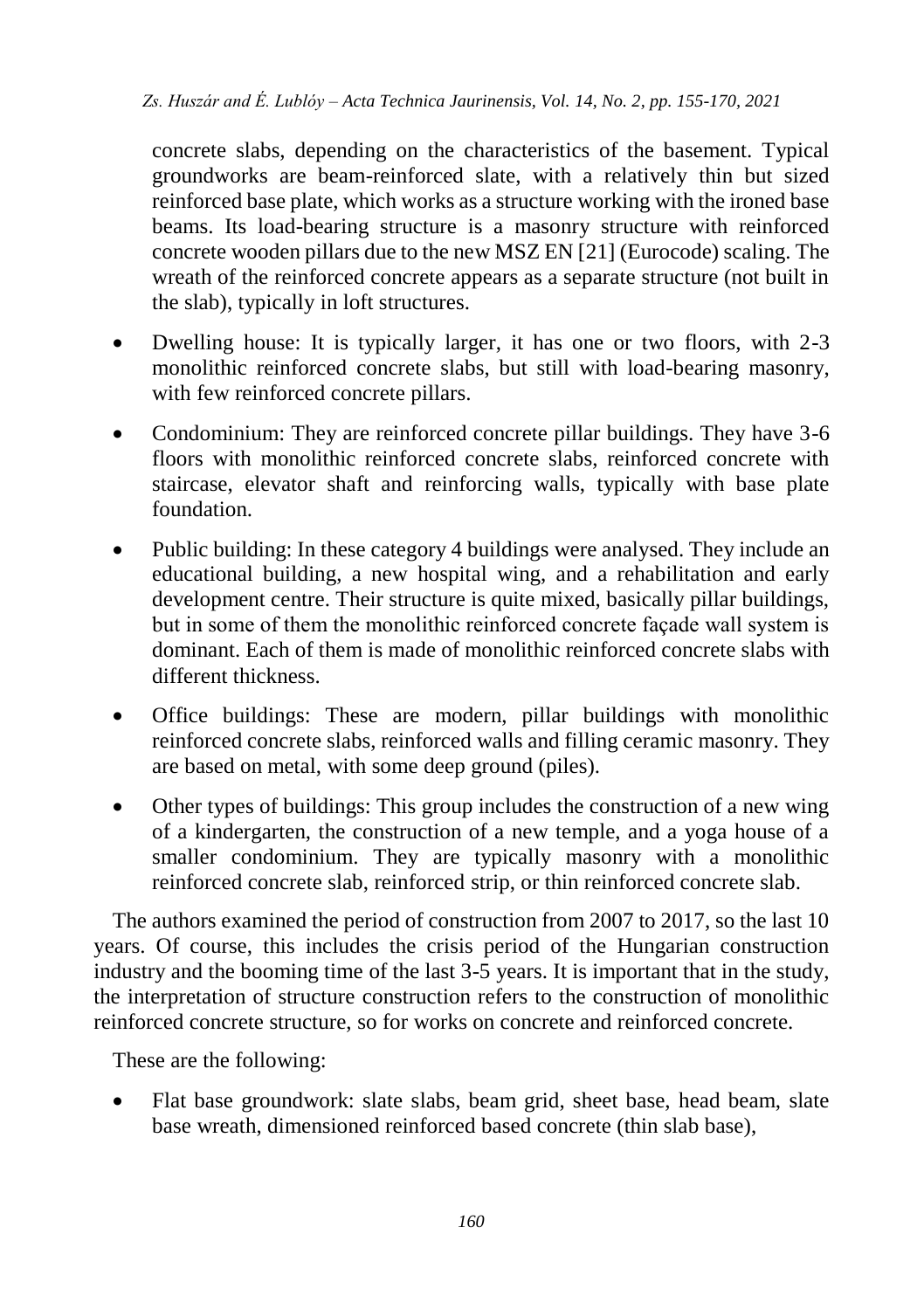- Rising vertical structures: concrete and reinforced concrete walls, blade walls and reinforced concrete pillars,
- Rising horizontal structures: reinforced concrete slabs, coffin slabs, reinforced concrete beams, wreaths, etc. stair structures.

The above-mentioned threefold classification is also valid from the structural side. However, in our study, we make this triple categorization for the use of formwork for the following consideration. The main difference between vertical and horizontal formwork is the time of formwork i.e. the rate of formwork rotation. In case of vertical structures, it can be rotated in 24-hour daily cycles. This means that the same structure can be concreted again, whereas for horizontal structures this is usually 5- 7 days for shuttering time. Of course, this is greatly influenced by the type of structure, the thickness of the structure, the quality of the concrete, the weather, and many other factors. In this case, we do not deal with special slab formwork systems, where this formwork time can be reduced to 48 hours.

However, the flat base groundwork is not considered to a separate category because of the formwork time, this is due to the volume ratio of formwork to the concrete. These structures have three main cost components: formwork, rebar installation, and concreting.

Our examinations were carried out in three stages:

- We analysed the average formwork cost per square meter of all 22 buildings over the years.
- We examined the ratio of total formwork costs related to the structure, over the whole sample (22 buildings).
- We examined the ratio of total formwork costs related to the complete construction in case of every building types.

In the summary table, we collected the quantities of the typical formwork types for every building. To this we added material and labour fees.

Analysing the budget of the 22 examined buildings, as well as the construction technology of the completed buildings, it can be concluded that each building was built with a modern formwork system. So, the results are relevantly comparable.

## **4. Definition of the calculated quantities**

According to any of the Hungarian norms, it can be said that the quantity of the formwork surface is based on the actual size of the formwork contacting the concrete and reinforced concrete structures. Based on the measurement rule, apertures greater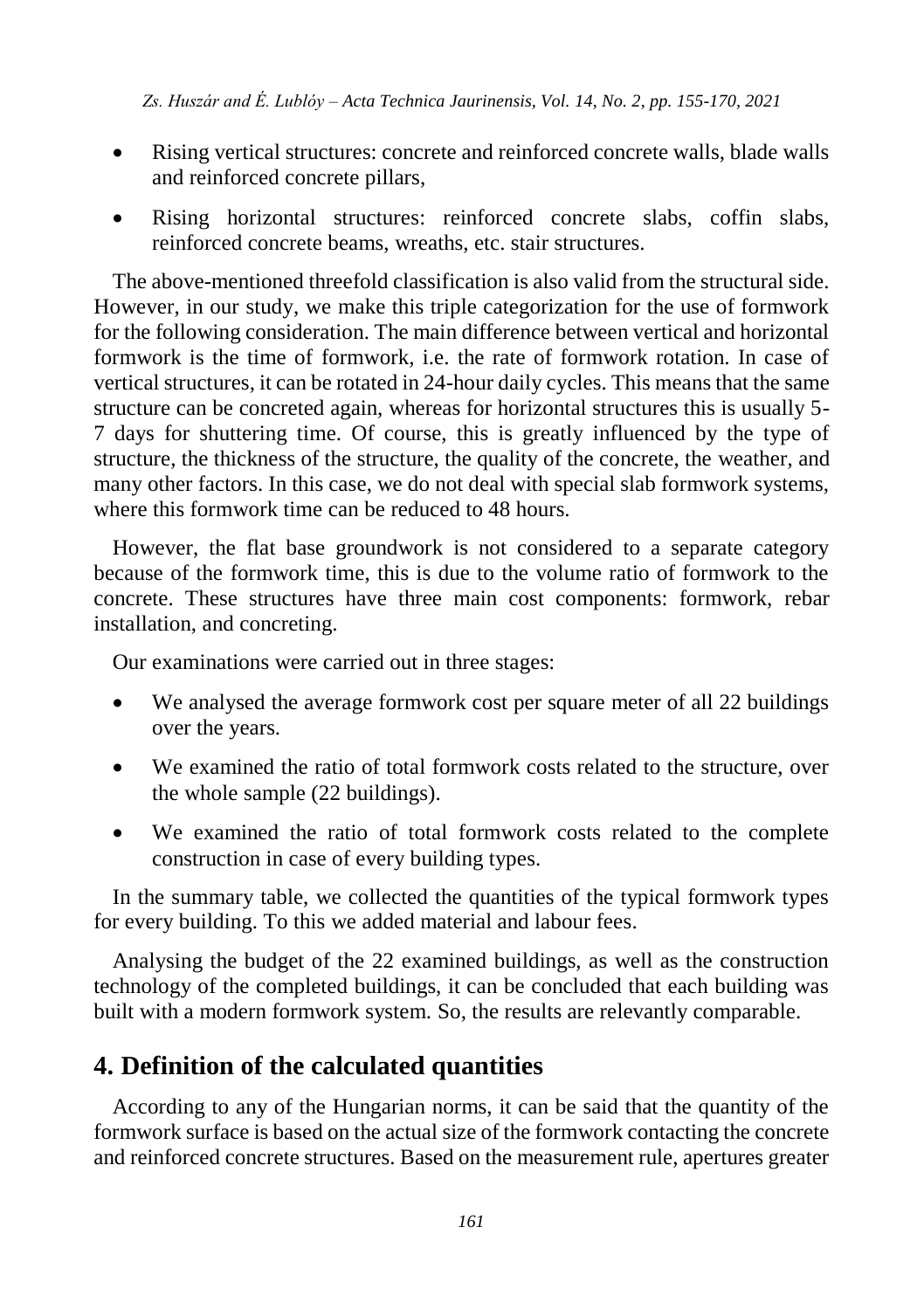than  $1,0$  m<sup>2</sup> in the formwork shall be subtracted. However, the cross-beam formwork of such apertures shall be added to the area. These sizes are calculated from static plans.

The first important question is: What do formwork costs include?

The so-called two-post budgeting is very common in Hungary. This is divided into material and labour, based on resource requirements. The budget of the 22 buildings I examined is also a two-column budget. The three resource needs are the followings:

- time requirements: This is in national and industrial standards, in technical guidelines or regulations a time required operation grouped by professions. An important part is preparation, handling, servicing, incorporation, and post treatment etc.
- machine work requirements: Suitable for performing the operations and the work requirements of the most typical construction machinery under domestic conditions, detailed as machine types, and expressed in shifts.
- material requirement: to produce the amount of structure a technically justified and standardized material standard is required.

#### **4.1. What does modern formwork mean?**

The fee is a time requirement, so the standard time and the exact value multiplied by the calculated quantity (formwork surface). In generally the value of the machine work requirement is expressed in the fees.

Speed of erection, safety, cost-efficiency, and flexibility are among the attributes of modern formwork systems. Modern formwork and scaffolding systems are attractive for their speed of erection, safety, cost-efficiency, and flexibility.

### **4.2. Material cost**

However, calculating the cost of materials is not an easy task. The material requirements for reinforcement and concreting are part of the final structure. Their quantitative calculations can be handled exactly based on construction and static plans. In contrast, only the surface of the formwork can be accurately calculated in terms of the amount of formwork. According to the above-mentioned rules, the amount of formwork used at the construction site is the formwork rotation. This is a variable value depending on its efficiency that needs to be optimized. Therefore, the specific cost per square meter of the formwork is not the price of the formwork lease, or the percentage of the purchase price. It is a number calculated from the result of a scheduled, formwork plan.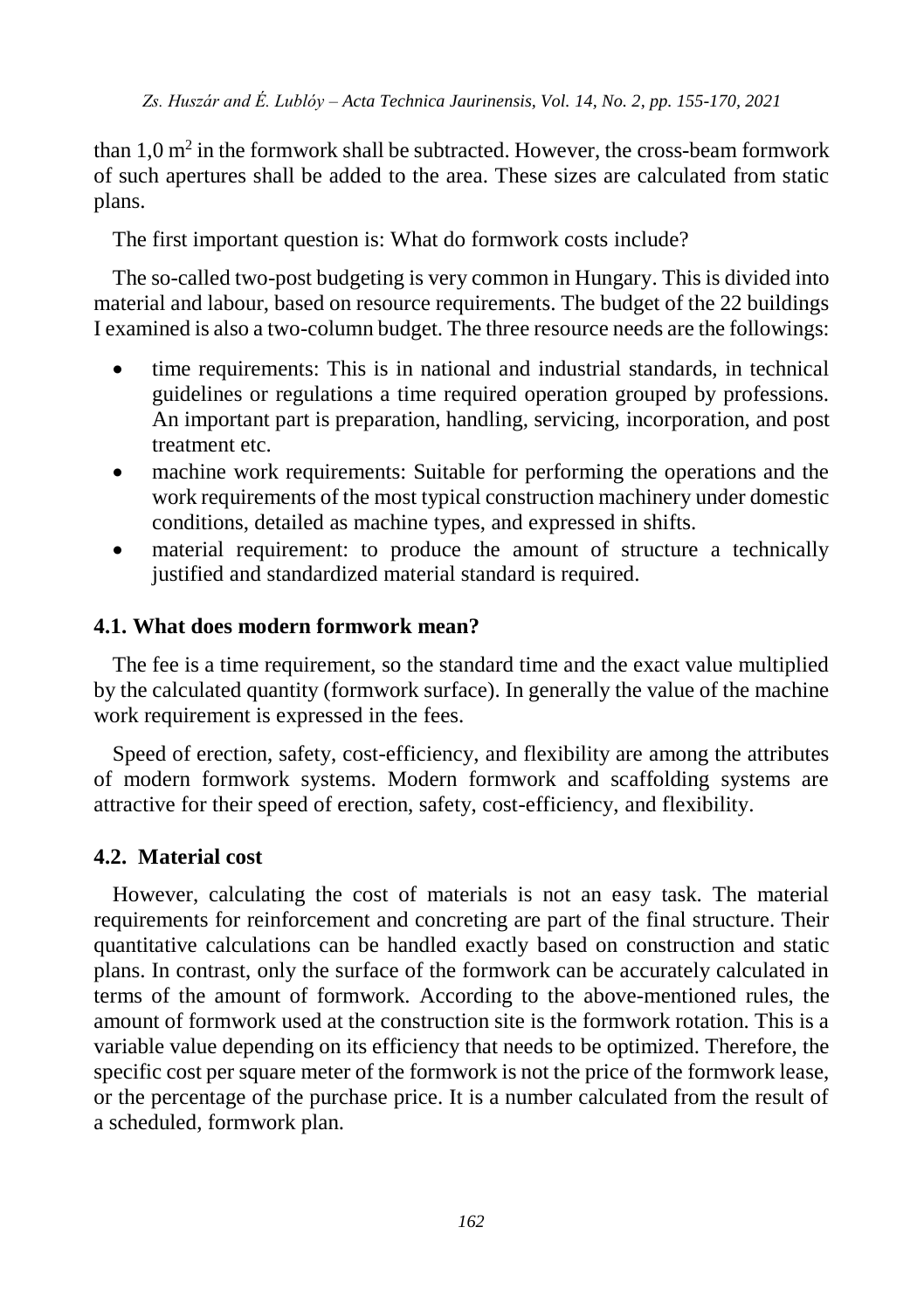## **5. Definition of the calculated quantities**

Based on the Hungarian Central Statistical Office data, it can be stated that in the construction industry, between 2007 and 2017, the construction materials and labour prices showed an increasing tendency. Fig. 1 shows the variation of the average formwork cost per square metre in case of the 22 buildings we examined over the years.

It can be stated that Fig. 1 shows two very low formwork prices per square meter. In the category of the small house the price was  $3.920$  HUF/m<sup>2</sup> and in the other category the construction of a yoga house was 3,088 HUF/m<sup>2</sup>. Both construction projects are related to the year 2017, where the average price of the other seven buildings was 6,583 HUF/m<sup>2</sup>. It can be explained by a mispriced unit price, which is smaller and in case of an individual building is a typical preparation error. It occurs when there is no shutter roll plan and no execution time schedule, consequently, the price per square meter is either a number generated from the budget software database or a value "taken over" from a previous construction.



*Figure 1. Change of the cost of the average formwork per square metre over the years*

#### **5.1. Structural formwork cost ratio for the whole structure**

In the first examination, we analysed the ratio of total monolithic reinforced concrete structural cost to the total formwork cost, regarding to the building type for all buildings.

The average value is 30%, which is much lower than the previous statistics. One reason for this is the big change in the economy in the 1990s. From this time, the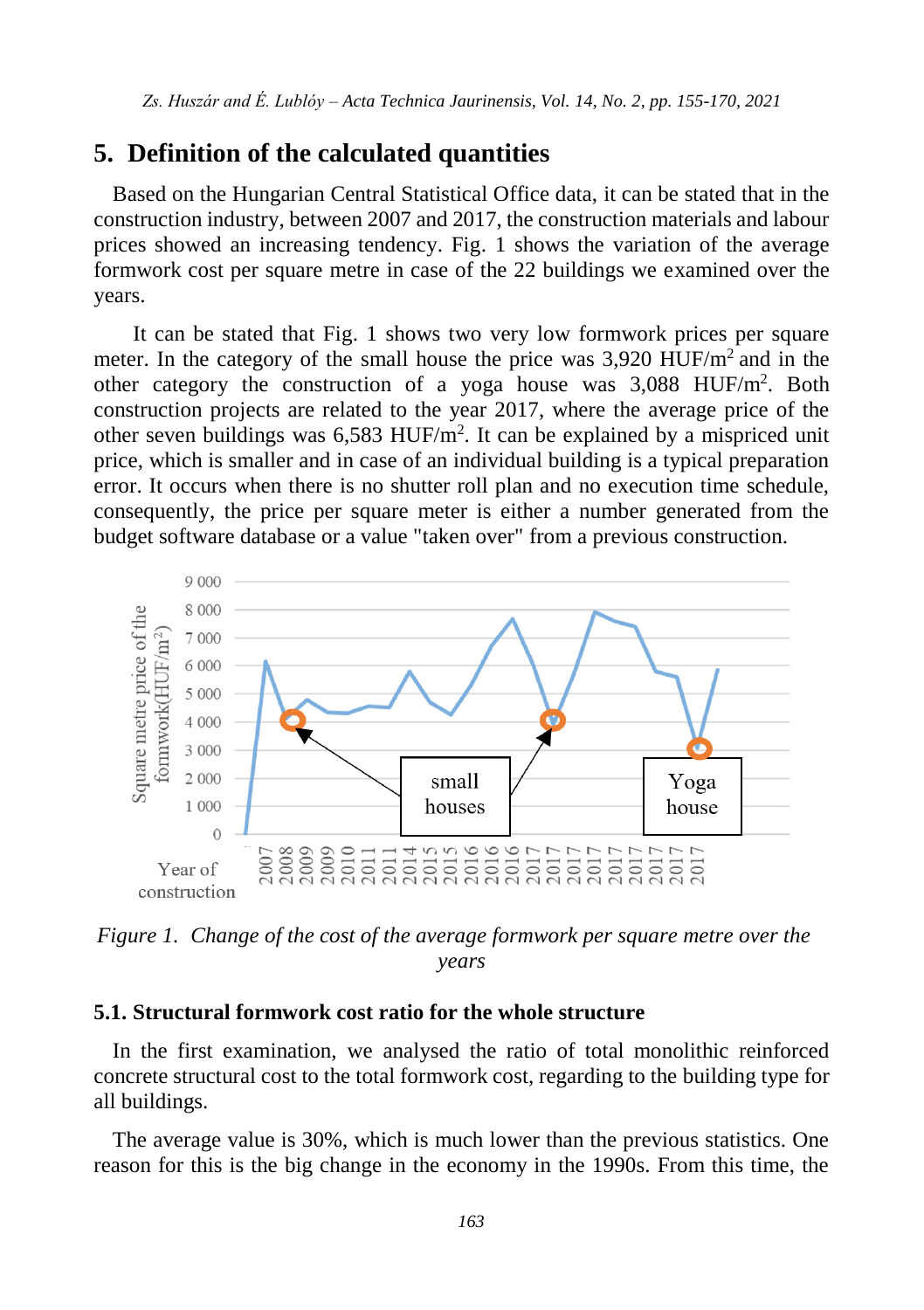imported goods into Hungary had no longer dependence from the large foreign trade companies, but the goods could be bought independently by anyone from a foreign manufacturer.

This was also the case with the modern formwork systems, which subsequently came to Hungary in large quantities. It has significantly reformed the system of the formwork use and its reproduction. Domestic subsidiaries of well-known European formwork companies were established. As a result of it, the market for formwork systems were created in Hungary and the concept of formwork rental. This new concept, both economically and technically, has increased the importance of the formwork, therefore, not only did the contractors use their own formwork as before. They became part of a rent-based, profit-oriented system.



*Figure 2. Proportion of the total formwork costs of all examined buildings related to the whole building structure*

As a result of two factors, namely the use of rental formwork and the use of modern formwork systems, it can be concluded that much less formwork is now being used in the same time as in the system based on planned economy. It means that there is a lower cost ratio on the formwork side for the whole construction.

Analysing the Fig. 2, we can see that the average 30% shuttering cost for the whole building type shows quite large fluctuations between 16% and 41%. Therefore, the results were also examined by building types. If there is a significant deviation from 30% then real costs need to be reviewed there. Thanks to this, we have developed a new method for the approximate control of formwork costs.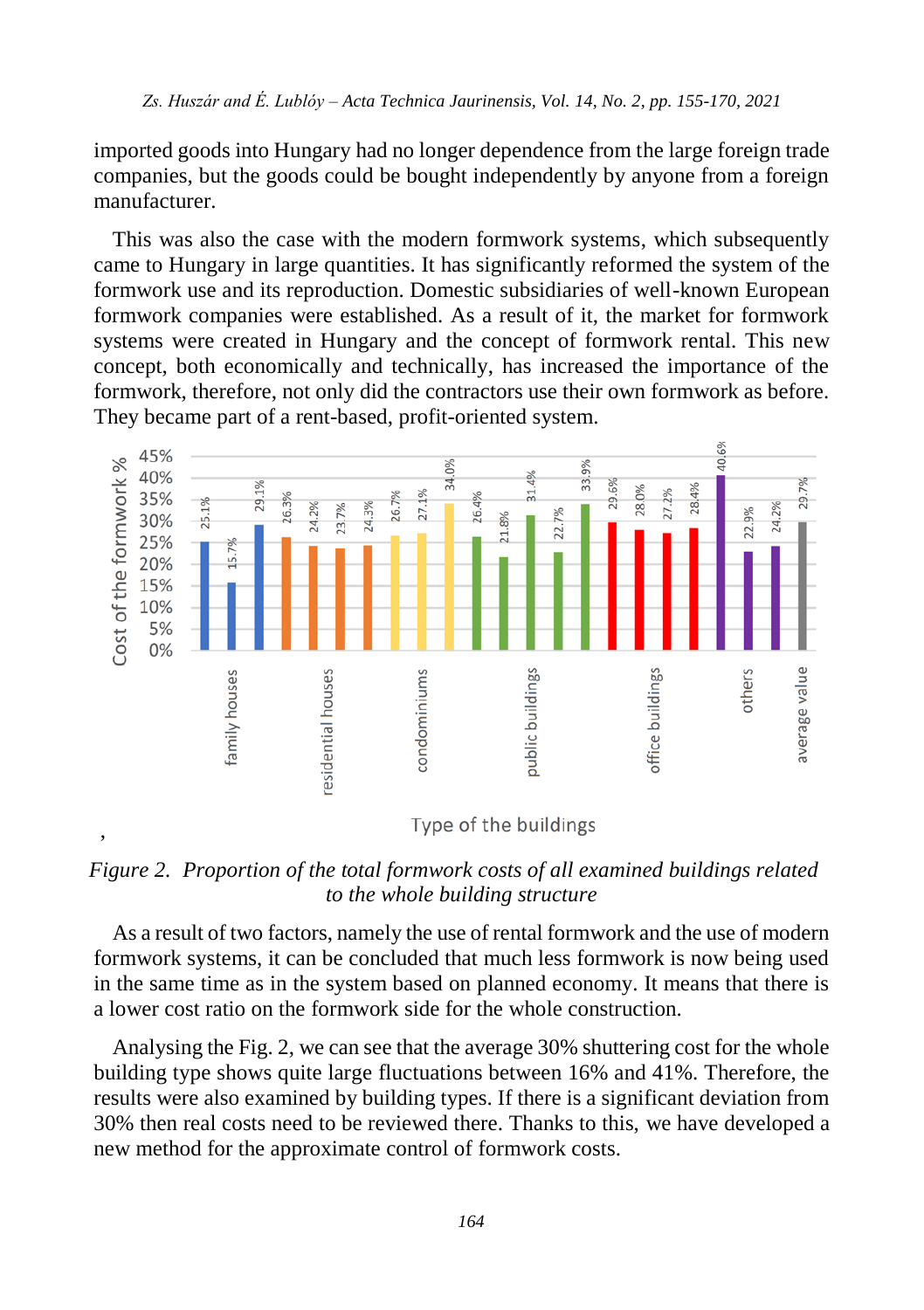#### **5.3 The rate of the construction cost of the formwork for the total structure for all building types**

Analysing the Fig. 3a and 3b, the extremely low rate of the formwork (16%) in case of family houses has two main causes. One is that the building has a one-storied reinforced concrete slab, without reinforced concrete walls. The other reason is that due to the poor subsoil (because it was built on a former cornfield), the building is built on a disproportionately large base. It has a specific need for the formwork. However, the uptake of concrete and the reinforcing steel is high, so they distort the rates of the formwork.

Conclusion: in the category of detached houses and residential buildings, the average formwork cost is 24-25% of the whole structural construction costs. This represents a 5-6 percent reduction over the average cost of 30% of all 22 buildings. The reason is that the vertical structures of both the detached house and the residential building types were made of load-bearing masonry. These houses contain very few reinforced concrete pillars.

Perhaps the most consistent values were for the condominium category (Figure 4a) and in case of the office buildings (Fig. 5a). Here the deviation from the average is plus or minus 3-4%. The explanation for it can be found in the relatively homogeneous pillar structures, where no large specific differences are expected.

In case of public buildings (Fig. 4b), two extremely low values are found, which are 22% and 23%.

The explanation for it could be the following:

- This could be explained by the formwork surface area per cubic meter. In case of the 22 buildings, the formwork area per cubic meter of the concrete is an average of 4.63 formwork  $(m^2)/$ concrete  $(m^3)$ . For the two buildings with extremely low value, these rates are  $4.18$  and  $4.04 \text{ m}^2/\text{m}^3$ , which is more than 10% under the average.
- The other explanation is the rate of the reinforced concrete and the formwork prices tested in the current year. We have examined the change in cost ratio compared to the date of the construction. In terms of 22 data, the first building was completed in 2007 and the last in 2017. Prices did not change linearly. It can be stated that the lowest prices were in the crisis years of 2008-2009, while the highest ones were in the year of 2017. The increase was 70% in 10 years, but in 2011 it was also outstanding value.

What is interesting about the measurements is that the prices of formwork and reinforced concrete structures have changed similarly over the years. On average,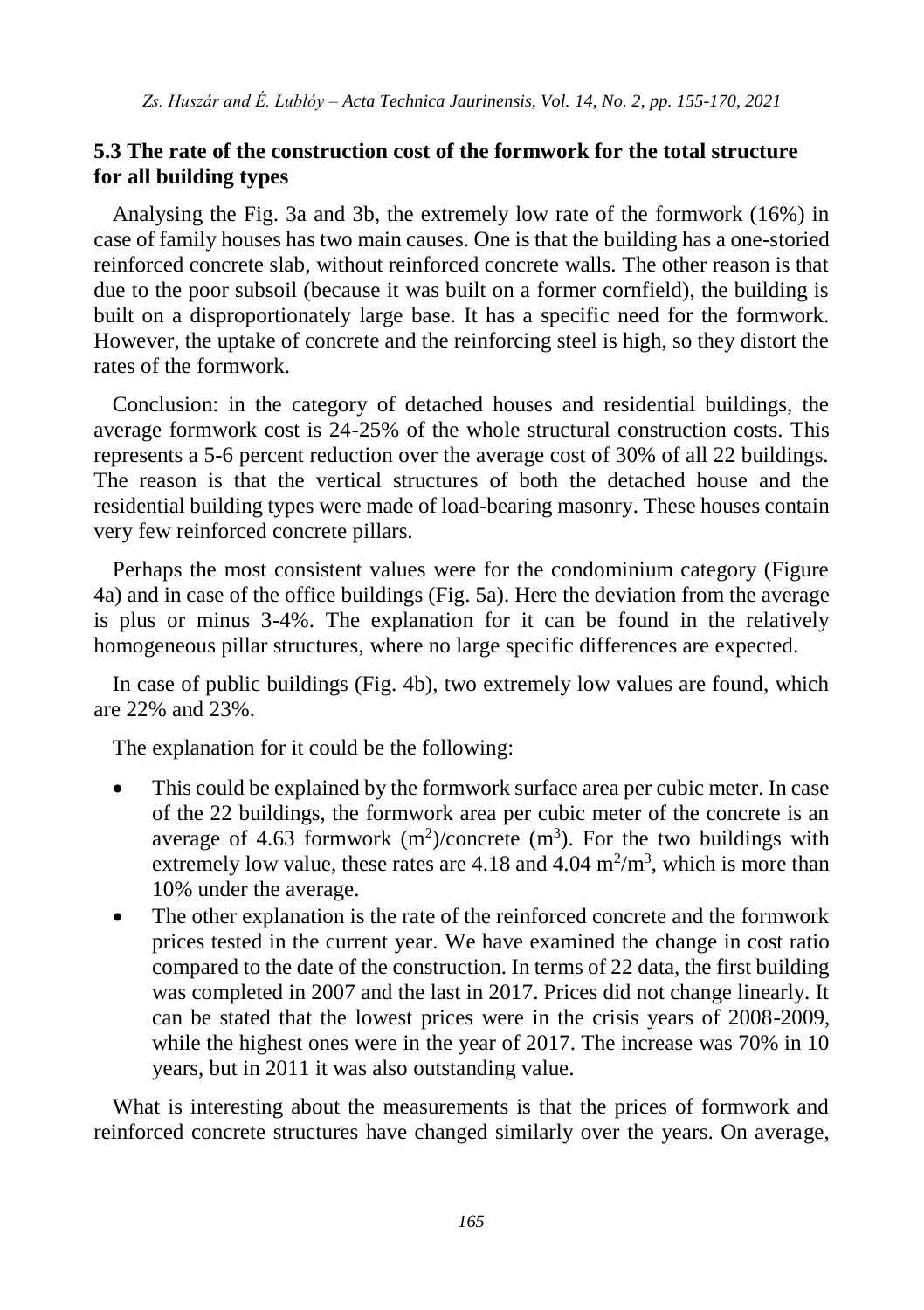the cost of reinforced concrete per cubic meter is 12 times more than the cost of formwork per square metre. This rate is also shown in 2007, 2015 and 2017.

In case of the two above-mentioned public buildings, where we look for the rates of very low formwork and total construction costs, we can see that, compared to the average number (12), the cost of the reinforced concrete per cubic meter is 14 and 15 times more expensive than the formwork cost per square meter. This explains the low (below average) value of the formwork cost ratio of the tested structure construction for the whole structure.

In the last graph, (Fig. 5b), we examined the rate of the "other" buildings' formwork costs related to the structure of the entire building. The buildings under examination, for example kindergarten, temple, and yoga house, cannot be classified into the above-mentioned categories so they are included in the group of "other". It is clear from the graphs that their formwork costs need to be examined on an individual way. We cannot say general statements for it.



*Figure 3. Proportion of the formwork costs according to the structure of the whole building a) in detached houses b) in residential houses*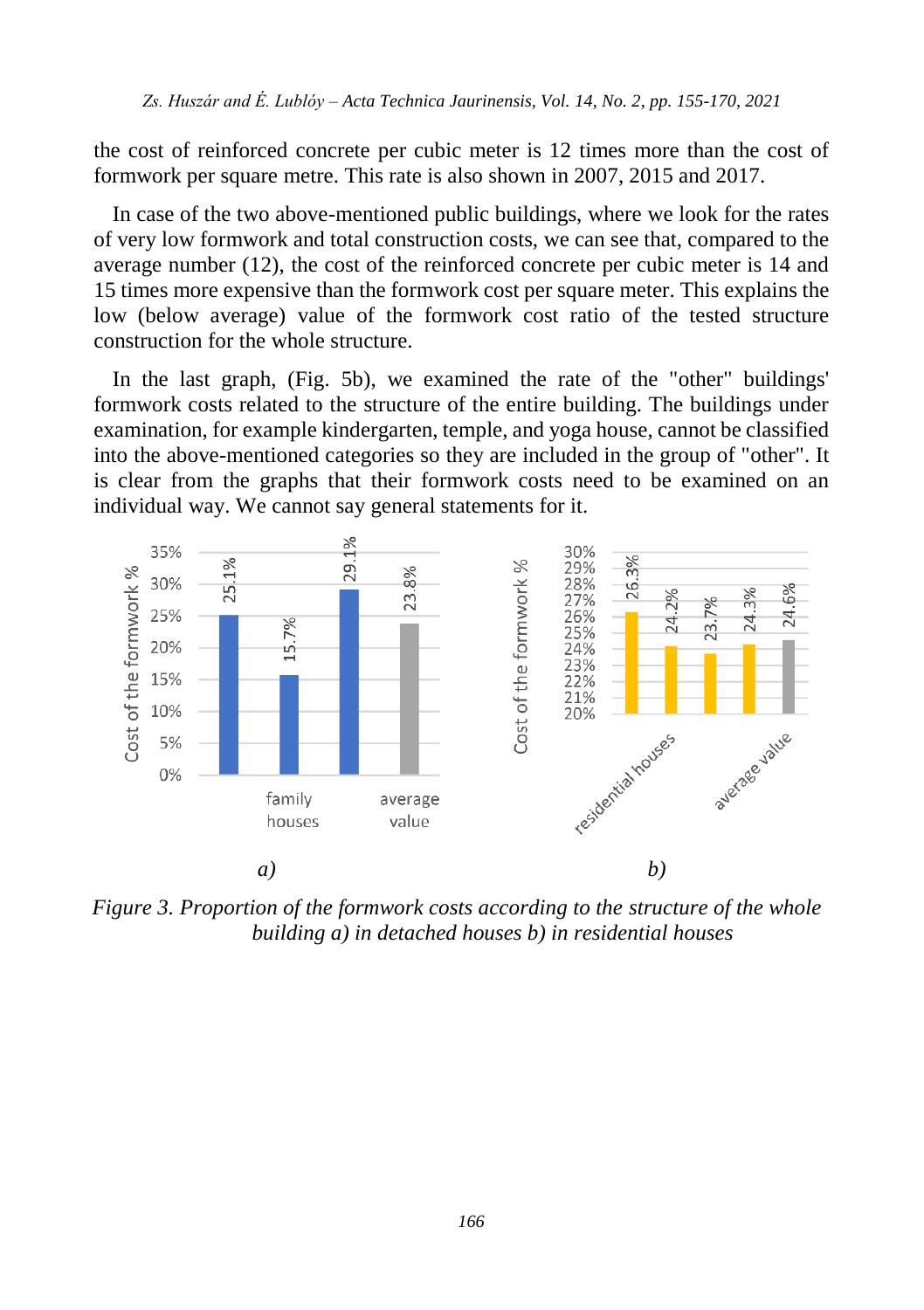

*Figure 4. Proportion of the formwork costs according to the structure of the whole building a) in condominiums b) in public buildings*



*Figure 5. Proportion of the formwork costs according to the structure of the whole building a) in office buildings b) in other type of buildings*

In the last graph, (Fig. 5b), we examined the rate of the "other" buildings' formwork costs related to the structure of the entire building. The buildings under examination, for example kindergarten, temple, and yoga house, cannot be classified into the above-mentioned categories so they are included in the group of "other". It is clear from the graphs that their formwork costs need to be examined on an individual way. We cannot say general statements for it.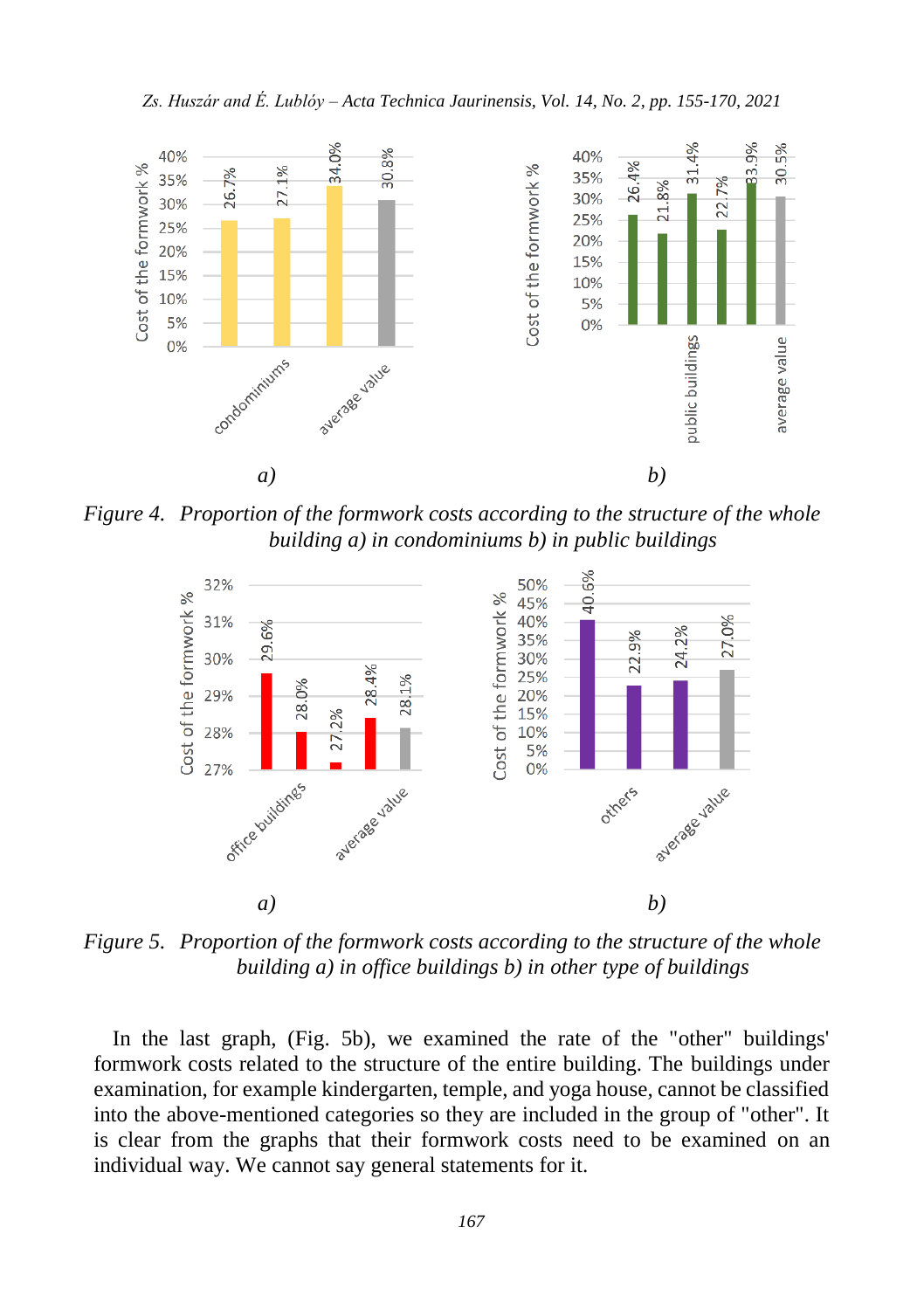## **Conclusions**

The purpose of this paper was to estimate the cost of the formwork for each type of building as defined by the authors in relation to the whole structure. To reach this goal, we analysed the construction and implementation budgets of 22 buildings made in recent years in tabular and graphic form. The numerical results of the measurements show that the recent drastic increases in construction prices (especially in the last 3-5 years) do not apply to structural construction so significantly. So, this is a projected price estimate for the future, with much greater accuracy.

Another important result of the paper is that based on the concrete measurements and calculations, we have now obtained real rates for the formwork costs. One of the utilise possibilities of this result is that the total cost of the structure can be calculated with a good engineering estimate from the amount of calculated or known formwork surfaces.

Otherwise, it's inverse is also true. The type of the building also influences the cost ratio of the formwork to the total structural cost, especially in case of typing within residential buildings. Measurements show that the ratio is about 24-25% in case of the detached house and the house we have defined, until the average for condominiums is 31%. It means that the cost of the formwork is higher in relation to the total cost of the construction for multi-storey residential buildings than for one or two apartment buildings.

## **References**

- [1] L. Wéber, How much should I undertake a handbook on building construction pricing (Mennyiért vállaljam – kézikönyv az építőipari árak képzéséről) (Terc, 2008). (in Hungarian).
- [2] Á. Takács, L. Neszmélyi. M. Somogyi, Construction and Construction (Építéskivitelezés –szervezés) *Szega Books*, (2007) (in Hungarian).
- [3] F. H. Hoffmann: Schalungstechnik mit System *Bauverlag*, Berlin, (1993) (in German), p.138.
- [4] L L. Neszmélyi, Budget and pricing in the construction industry (Költségvetés és árképzés az építőiparban) - *TERC Kft.*, Budapest, (2013) (in Hungarian).
- [5] Á. Paládi-Kovács, Decorative concrete surface design, *Periodica Polytechnica Civil Engineering* 47 (1) (2003) pp. 57–61. doi*: <https://pp.bme.hu/ci/article/view/598>*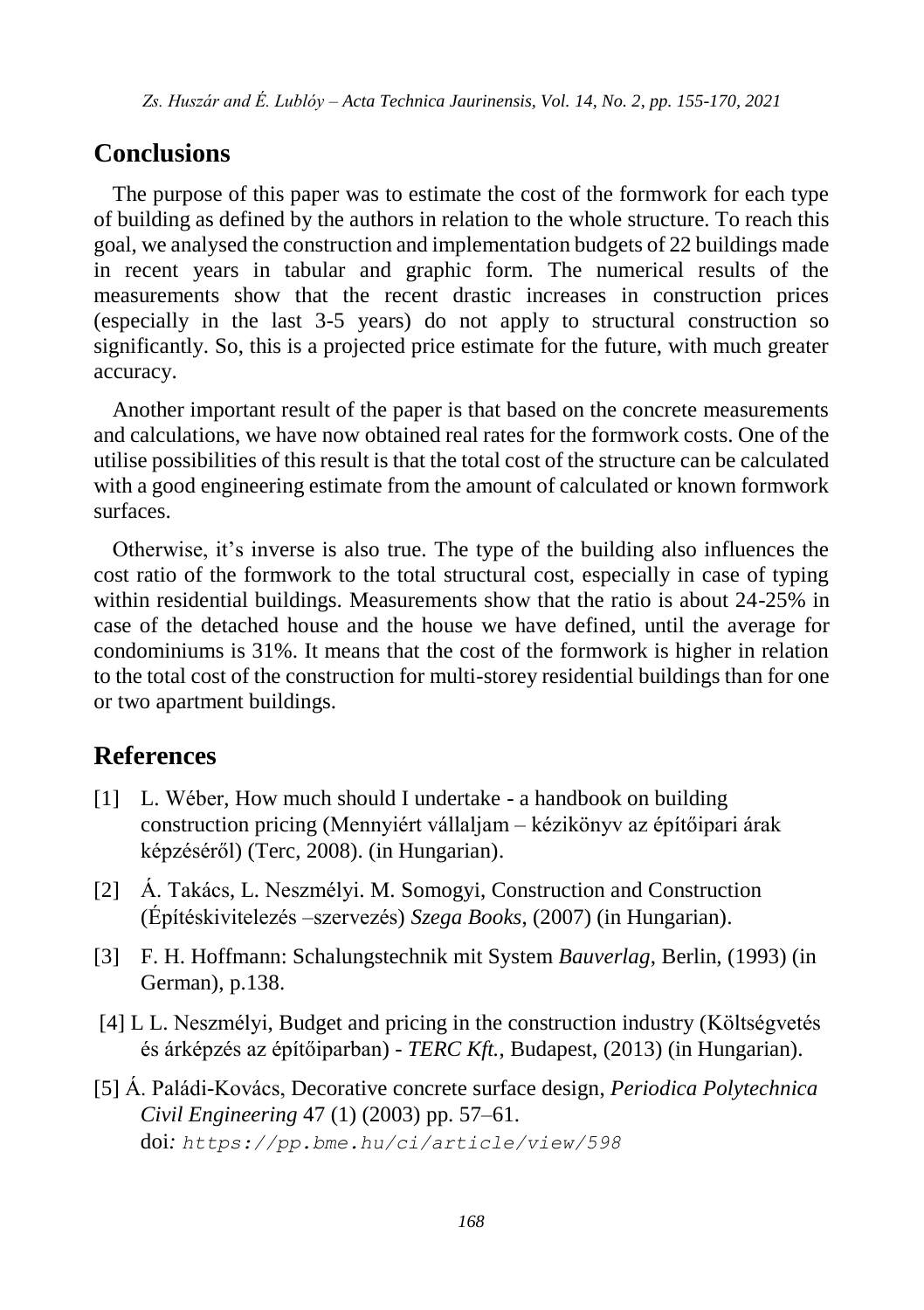- [6] M. S. M Rahim, A. H. Nuzul, Construction Cost Comparison Between Conventional and Formwork System for condominium Project, *IJASCSE* 2 (5) (2013) pp. 19–23.
- [7] K. Kumarasivam, Industrialisation in Housing Construction, Toward Industrialisation in the Building Industry, Proceeding of a *UNESCO/FIESEAP regional Workshop* at UPM. (1986) p.65.
- [8] K. Collier, Estimating Construction Cost: A Conceptual Approach Reston *Publishing Company Inc*., Reston, Virginia (1990.)
- [9] Y. F. Badir, M.R.A Kadir, A.A.A Ali, Theory of Classification and Badir-Razali Building Systems Classification, B*uletin Bulanan IJM*, Jurultera, Oct, (1989), pp. 50–56.
- [10] K. Andor, A. Lengyel, R. Polgár, T. Fodor, Z. Karácsonyi, Experimental and Statistical Analysis of Formwork Beams Reinforced with CFRP, *Periodica Polytechnica Civil Engineering* 63 (1) (2019) pp. 184–191. doi: *<https://doi.org/10.3311/PPci.13057>*
- [11] K . Gwang-Hee, A. Sung-Hoon, C. Hun-Hee, S. Deok, K. Seo, K. In, Improved productivity using a modified table formwork system for high-rise building in Korea, *Building and Environment* 40 (11) (2005) pp: 1472–1478. doi: *<https://doi.org/10.1016/j.buildenv.2004.06.023>*
- [12] D. Mansuri, D. Chakraborty, H. Elzarka, A. Deshpande, T. Gronseth, Building Information Modeling enabled Cascading Formwork Management Tool, *Automation in Construction* 83 (1) (2017) pp. 259–272. doi: *<https://doi.org/10.1016/j.autcon.2017.08.016>*
- [13] L. Dongmin, L. Hyunsu, K Taehoon, C. Hunhee, K. Kyung-In, Advanced planning model of formwork layout for productivity improvement in high-rise building construction, *Automation in Construction*, 85 (2) (2018) pp. 232– 240.

doi: *<https://doi.org/10.1016/j.autcon.2017.09.019>*

- [14] T. Bock, Construction Automation and Robotics, in book Robotics and Automation in Construction, (2008) pp. 21–42. doi: *<https://doi.org/10.5772/5861>*
- [15] De Schutter et al., Vision of 3D printing with concrete technical, economic and environmental potentials, *Cement Concr. Res.,* 112 (2) (2018), pp. 25–36. doi: *<https://doi.org/10.1016/j.cemconres.2018.06.001>*